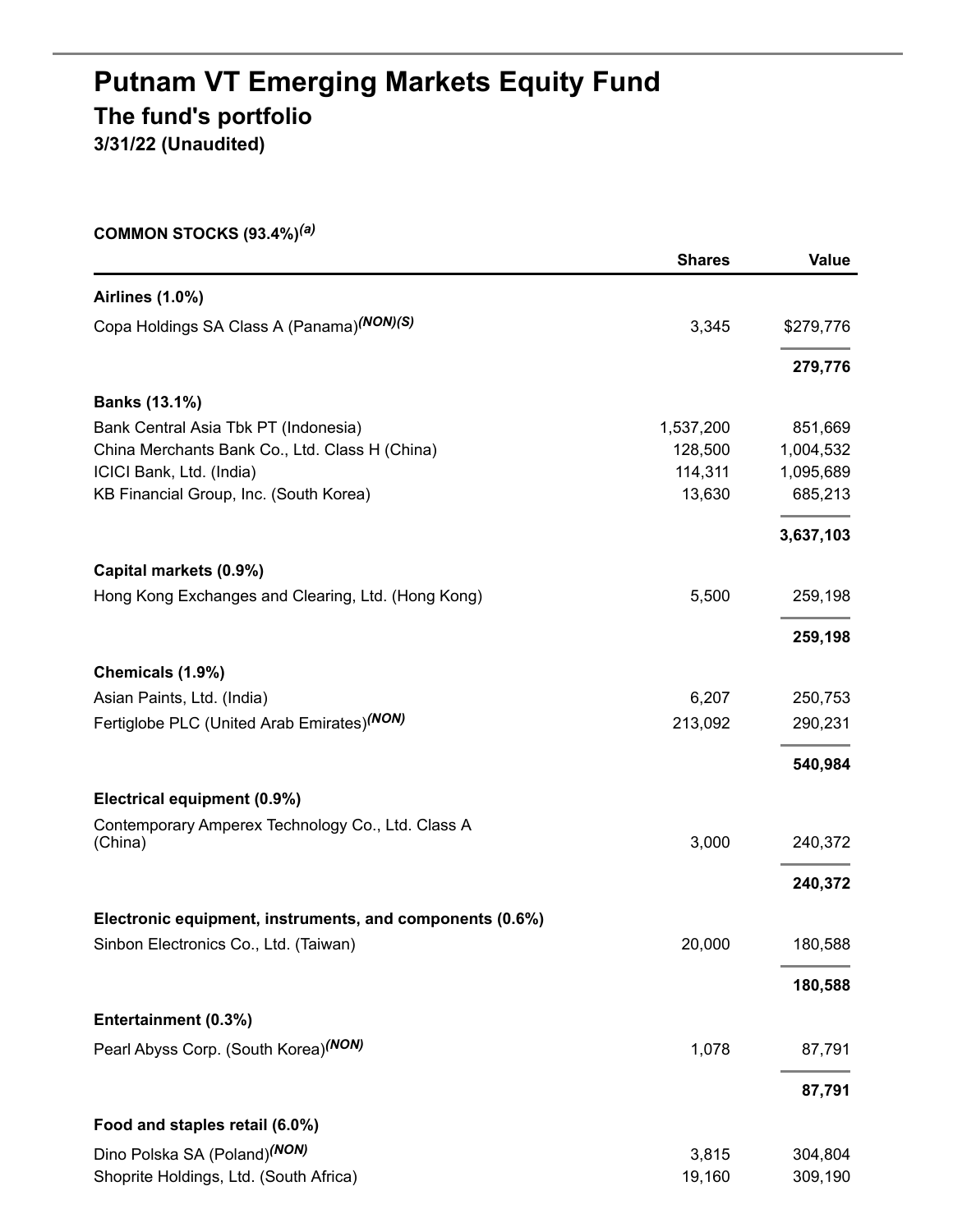| WalMart de Mexico (Walmex) SAB de CV (Mexico)           | 255,162 | 1,045,664 |
|---------------------------------------------------------|---------|-----------|
|                                                         |         | 1,659,658 |
| Food products (1.8%)                                    |         |           |
| China Mengniu Dairy Co., Ltd. (China)                   | 94,000  | 504,760   |
|                                                         |         | 504,760   |
| Health-care equipment and supplies (0.7%)               |         |           |
| Shenzhen Mindray Bio-Medical Electronics Co., Ltd.      |         |           |
| Class A (China)                                         | 4,300   | 207,600   |
|                                                         |         | 207,600   |
| Health-care providers and services (3.2%)               |         |           |
| Apollo Hospitals Enterprise, Ltd. (India)               | 10,191  | 603,554   |
| Max Healthcare Institute, Ltd. (India) <sup>(NON)</sup> | 61,407  | 280,982   |
|                                                         |         | 884,536   |
| Household durables (0.5%)                               |         |           |
| Dixon Technologies (India), Ltd. (India)                | 2,546   | 143,939   |
|                                                         |         | 143,939   |
| Insurance (2.4%)                                        |         |           |
| AIA Group, Ltd. (Hong Kong)                             | 65,000  | 680,513   |
|                                                         |         | 680,513   |
| Interactive media and services (7.3%)                   |         |           |
| NAVER Corp. (South Korea)                               | 2,273   | 635,584   |
| Tencent Holdings, Ltd. (China)                          | 29,600  | 1,396,391 |
|                                                         |         | 2,031,975 |
| Internet and direct marketing retail (7.3%)             |         |           |
| Alibaba Group Holding, Ltd. (China)(NON)                | 67,316  | 921,373   |
| Alibaba Group Holding, Ltd. ADR (China)(NON)            | 4,073   | 443,142   |
| JD.com, Inc. Class A (China)(NON)                       | 6,002   | 175,786   |
| JD.com, Inc. ADR (China) <sup>(NON)</sup>               | 2,803   | 162,210   |
| MercadoLibre, Inc. (Argentina)(NON)                     | 282     | 335,433   |
|                                                         |         | 2,037,944 |
| IT Services (5.0%)                                      |         |           |
| Globant SA (Argentina) <sup>(NON)</sup>                 | 693     | 181,615   |
| PagSeguro Digital, Ltd. Class A (Brazil)(NON)           | 12,284  | 246,294   |
| Tata Consultancy Services, Ltd. (India)                 | 19,395  | 953,841   |
|                                                         |         | 1,381,750 |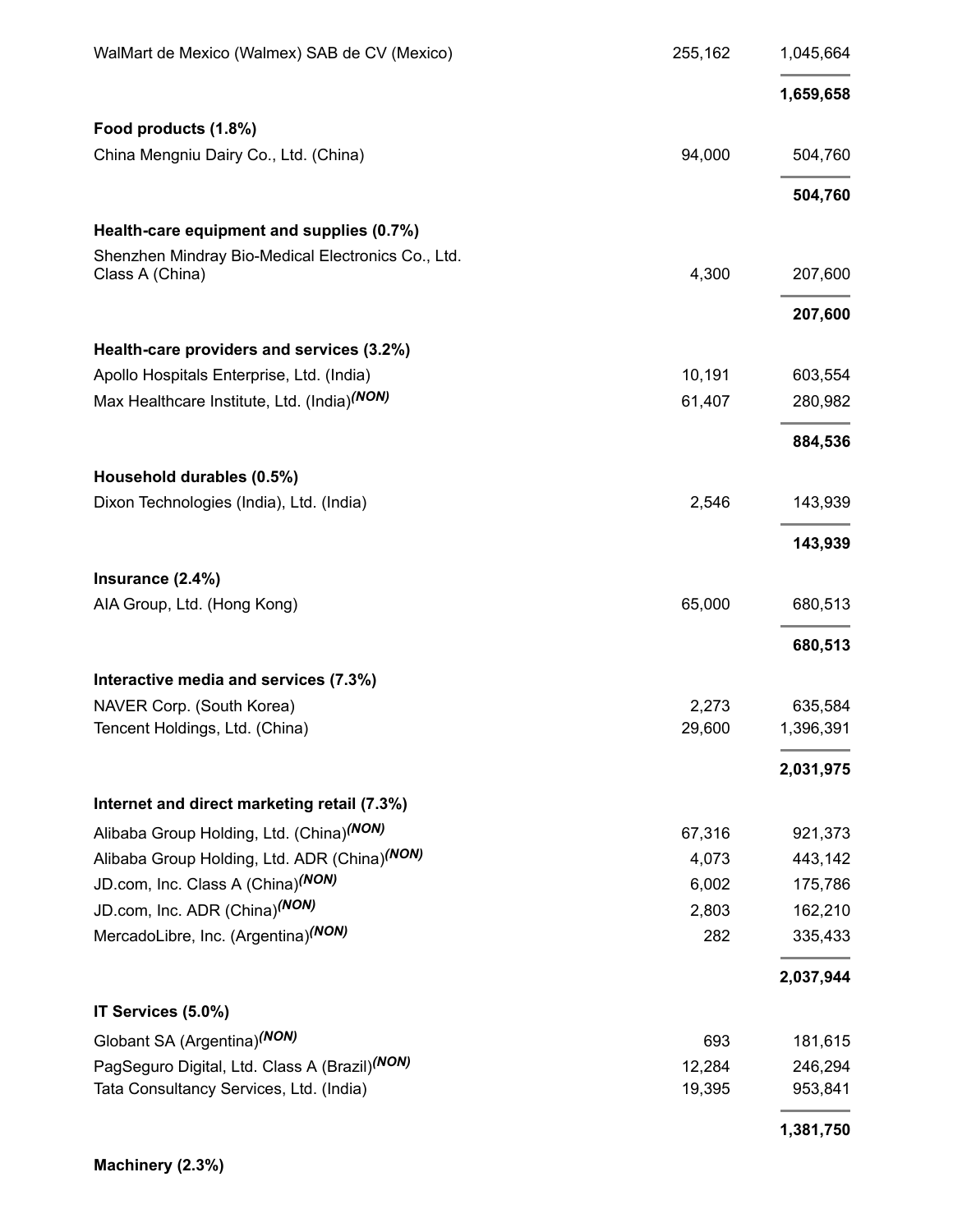| Shenzhen Inovance Technology Co., Ltd. Class A<br>(China) | 24,150  | 216,161   |
|-----------------------------------------------------------|---------|-----------|
| Techtronic Industries Co., Ltd. (TTI) (Hong Kong)         | 27,000  | 434,964   |
|                                                           |         | 651,125   |
| Metals and mining (3.4%)                                  |         |           |
| Anglo American PLC (United Kingdom)                       | 9,217   | 484,730   |
| Hindalco Industries, Ltd. (India)                         | 26,024  | 193,974   |
| Sibanye Stillwater, Ltd. (South Africa)                   | 29,517  | 119,894   |
| Vale Indonesia Tbk PT (Indonesia)                         | 349,500 | 162,911   |
|                                                           |         | 961,509   |
| Oil, gas, and consumable fuels (5.0%)                     |         |           |
| Petroleo Brasileiro SA (Preference) (Brazil)              | 26,700  | 187,588   |
| PTT Exploration & Production PCL (Thailand)               | 41,300  | 178,863   |
| Reliance Industries, Ltd. (India)                         | 29,566  | 1,023,341 |
|                                                           |         | 1,389,792 |
| Professional services (0.8%)                              |         |           |
| Centre Testing International Group Co., Ltd. Class A      |         |           |
| (China)                                                   | 68,400  | 211,322   |
|                                                           |         | 211,322   |
| Real estate management and development (0.3%)             |         |           |
| Country Garden Services Holdings Co, Ltd. (China)         | 22,000  | 93,484    |
|                                                           |         | 93,484    |
| Semiconductors and semiconductor equipment (15.9%)        |         |           |
| Advanced Micro Devices, Inc. (NON)                        | 2,880   | 314,899   |
| Applied Materials, Inc.                                   | 2,203   | 290,355   |
| ASML Holding NV (Netherlands)                             | 564     | 376,188   |
| ASPEED Technology, Inc. (Taiwan)                          | 2,000   | 225,576   |
| MediaTek, Inc. (Taiwan)                                   | 14,000  | 436,504   |
| Parade Technologies, Ltd. (Taiwan)                        | 5,000   | 312,532   |
| Taiwan Semiconductor Manufacturing Co., Ltd. (Taiwan)     | 120,000 | 2,480,931 |
|                                                           |         | 4,436,985 |
| <b>Software (2.5%)</b>                                    |         |           |
| Totvs SA (Brazil)                                         | 90,545  | 691,870   |
|                                                           |         | 691,870   |
| Technology hardware, storage, and peripherals (6.2%)      |         |           |
| Samsung Electronics Co., Ltd. (South Korea)               | 30,027  | 1,715,372 |
|                                                           |         | 1,715,372 |
| Textiles, apparel, and luxury goods (1.5%)                |         |           |
| Li Ning Co., Ltd. (China)                                 | 29,000  | 248,558   |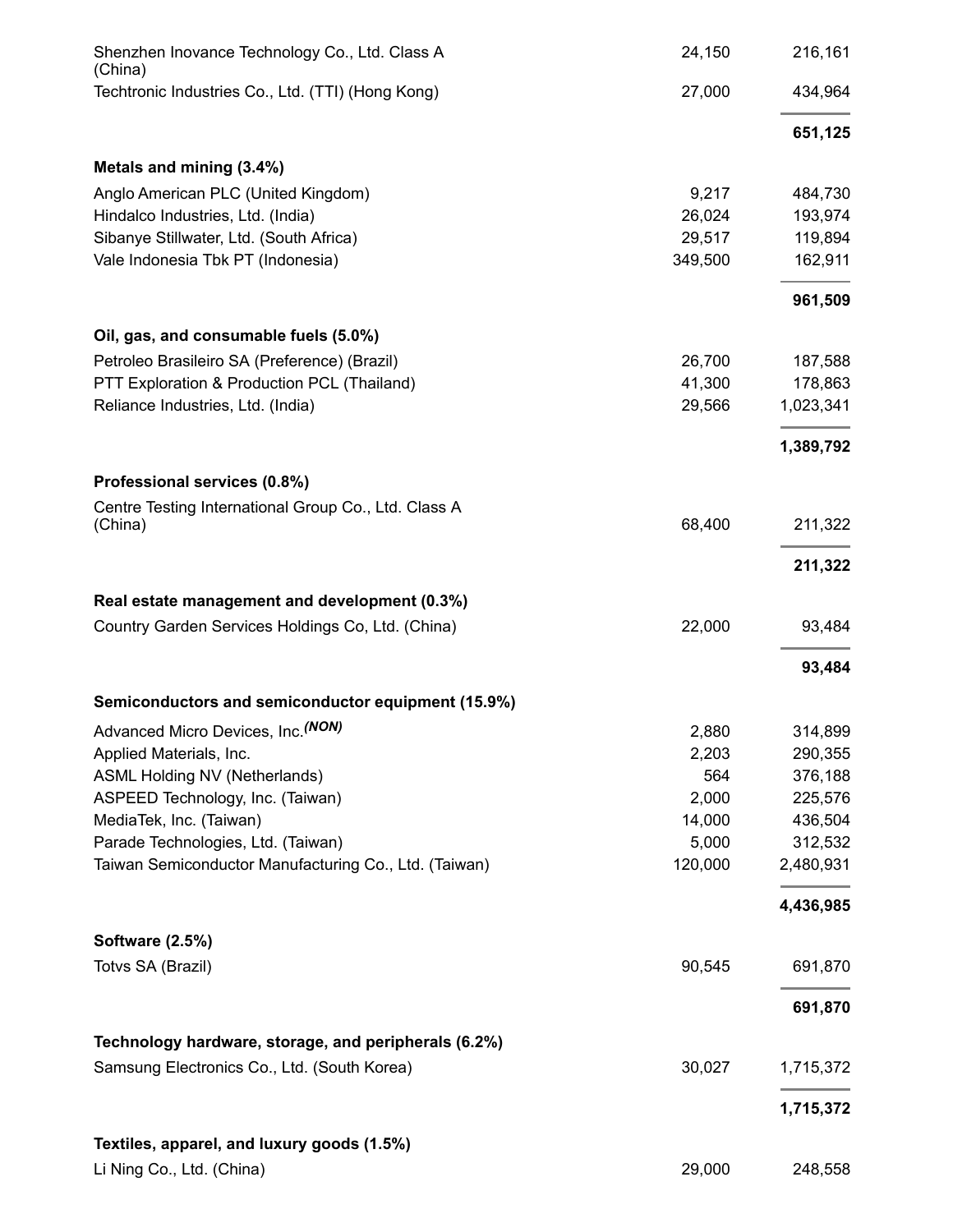| LVMH Moet Hennessy Louis Vuitton SA (France)                     | 239    | 170,185      |
|------------------------------------------------------------------|--------|--------------|
|                                                                  |        | 418,743      |
| Transportation infrastructure (1.1%)                             |        |              |
| International Container Terminal Services, Inc.<br>(Philippines) | 69,710 | 301,747      |
|                                                                  |        | 301,747      |
| Wireless telecommunication services (1.5%)                       |        |              |
| MTN Group, Ltd. (South Africa) <sup>(NON)</sup>                  | 31,434 | 407,301      |
|                                                                  |        | 407,301      |
| Total common stocks (cost \$22,033,172)                          |        | \$26,037,737 |

#### **INVESTMENT COMPANIES (1.4%)** *(a)*

| <b>Shares</b> | Value     |
|---------------|-----------|
| 7.217         | \$400.904 |
|               | \$400,904 |
|               |           |

### **SHORT-TERM INVESTMENTS (5.1%)** *(a)*

|                                                                                                                                                                                                                                                                                                                                                                                          |               | <b>Principal</b><br>amount/shares | Value       |
|------------------------------------------------------------------------------------------------------------------------------------------------------------------------------------------------------------------------------------------------------------------------------------------------------------------------------------------------------------------------------------------|---------------|-----------------------------------|-------------|
| Interest in \$384,728,000 joint tri-party repurchase<br>agreement dated 3/31/2022 with BofA Securities, Inc.<br>due 4/1/2022 - maturity value of \$1,166,010 for an<br>effective yield of 0.300% (collateralized by Agency<br>Mortgage-Backed Securities with coupon rates ranging<br>from 2.000% to 4.500% and due dates ranging from<br>2/1/2042 to 3/1/2052, valued at \$392,422,560) |               | \$1.166.000                       | \$1,166,000 |
| Putnam Cash Collateral Pool, LLC 0.37% (AFF)                                                                                                                                                                                                                                                                                                                                             | <b>Shares</b> | 246,750                           | 246,750     |
| Total short-term investments (cost \$1,412,750)                                                                                                                                                                                                                                                                                                                                          |               |                                   | \$1,412,750 |

#### **TOTAL INVESTMENTS**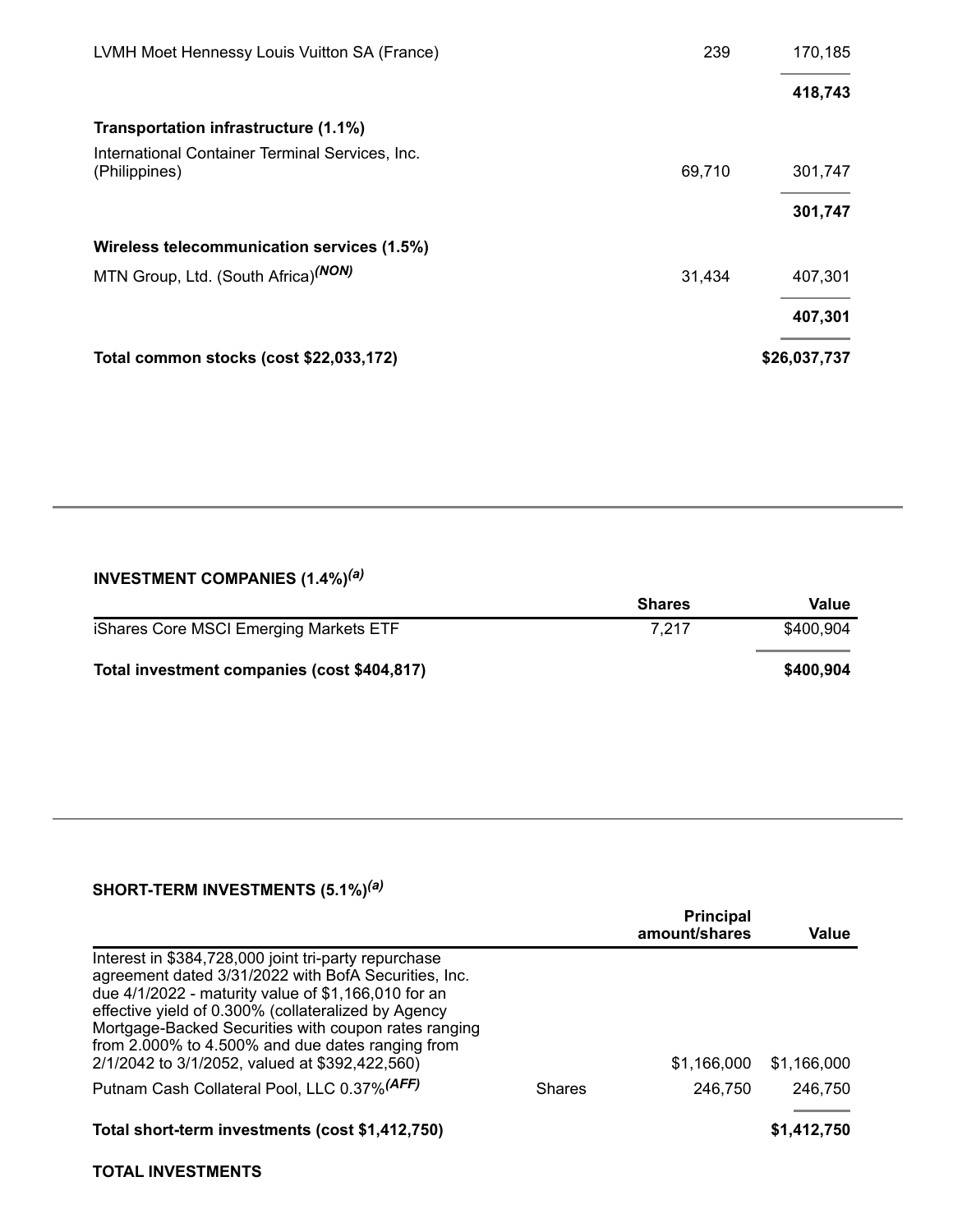## **OTC TOTAL RETURN SWAP CONTRACTS OUTSTANDING at 3/31/22 (Unaudited)**

| Swap<br>counterparty/<br>notional<br>amount        | <b>Value</b> | <b>Upfront</b><br>premium<br>received<br>(paid) | Termi-<br>nation<br>date | <b>Payments</b><br>received<br>(paid) by fund                                  | <b>Total return</b><br>received by or paid<br>by fund | <b>Unrealized</b><br>appreciation/<br>(depreciation) |
|----------------------------------------------------|--------------|-------------------------------------------------|--------------------------|--------------------------------------------------------------------------------|-------------------------------------------------------|------------------------------------------------------|
| <b>Bank of America N.A.</b><br>\$469,988 \$477,985 |              | $s-$                                            | 6/20/23                  | (Secured<br>Overnight<br><b>Financing Rate</b><br>plus $1.00\%$ ) —<br>Monthly | Alinma Bank -<br>Monthly                              | \$7,848                                              |
| 149,480                                            | 152,024      |                                                 | 6/23/23                  | (Secured<br>Overnight<br><b>Financing Rate</b><br>plus $1.00\%$ ) —<br>Monthly | Alinma Bank -<br>Monthly                              | 2,496                                                |
| 106,866                                            | 108,685      |                                                 | 6/20/23                  | (Secured<br>Overnight<br><b>Financing Rate</b><br>plus $1.00\%$ ) —<br>Monthly | Alinma Bank —<br>Monthly                              | 1,785                                                |
| 73,233                                             | 74,479       |                                                 | 6/23/23                  | (Secured<br>Overnight<br><b>Financing Rate</b><br>plus $1.00\%$ ) —<br>Monthly | Alinma Bank -<br>Monthly                              | 1,224                                                |
| 43,343                                             | 45,510       |                                                 | 6/20/23                  | (Secured<br>Overnight<br><b>Financing Rate</b><br>plus $1.00\%$ ) —<br>Monthly | Leejam Sports Co.<br>JSC — Monthly                    | 2,154                                                |
| 42,927                                             | 45,073       |                                                 | 6/20/23                  | (Secured<br>Overnight<br><b>Financing Rate</b><br>plus $1.00\%$ ) —<br>Monthly | Leejam Sports Co.<br>JSC - Monthly                    | 2,133                                                |
| 41,455                                             | 43,528       |                                                 | 6/23/23                  | (Secured<br>Overnight<br><b>Financing Rate</b><br>plus $1.00\%$ ) —<br>Monthly | Leejam Sports Co.<br>JSC - Monthly                    | 2,061                                                |
| 33,651                                             | 35,333       |                                                 | 6/20/23                  | (Secured<br>Overnight                                                          | Leejam Sports Co.<br>JSC - Monthly                    | 1,672                                                |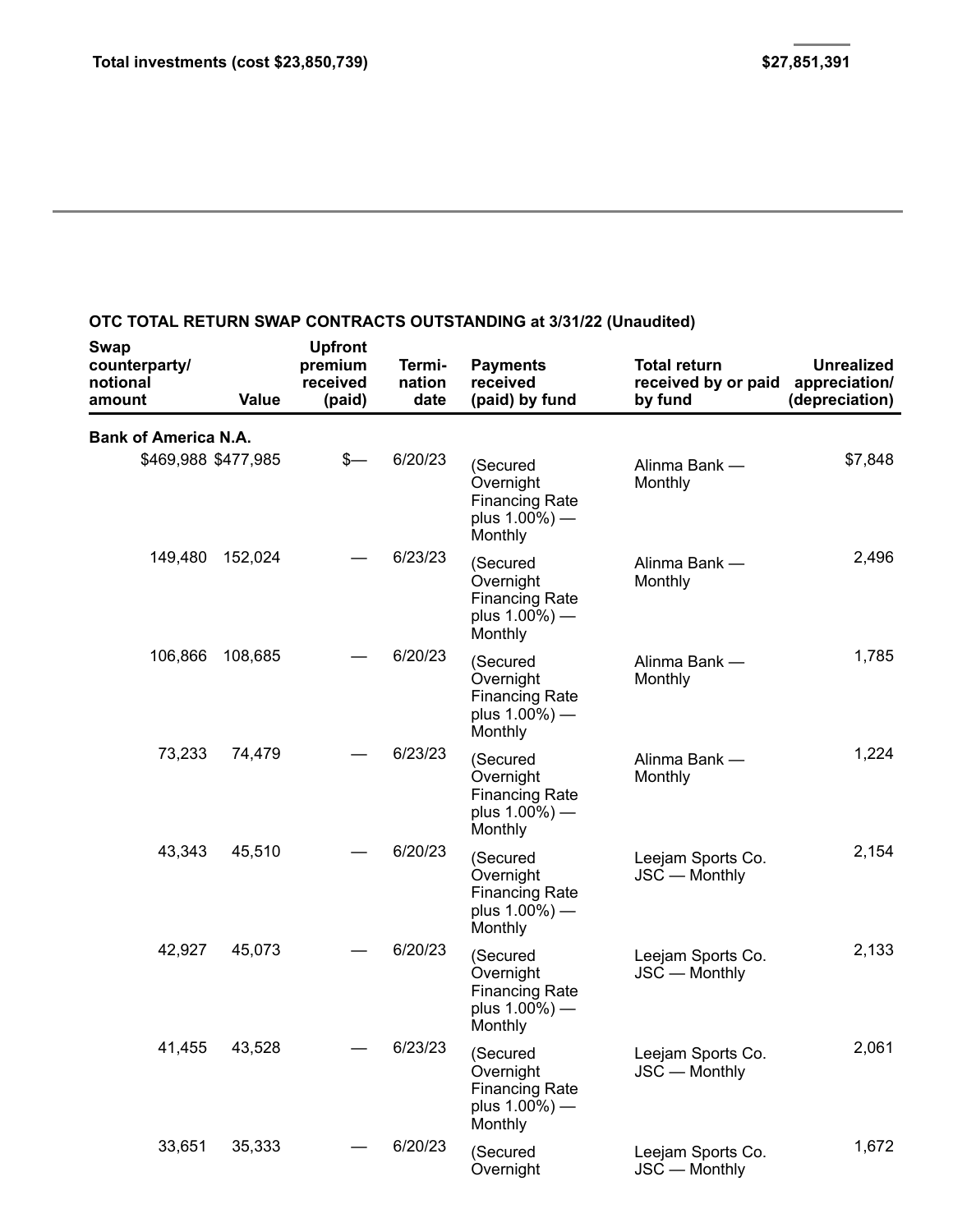|                                 | <b>Total</b> |         |                                                                                | <b>Total</b>                                         | \$29,645 |
|---------------------------------|--------------|---------|--------------------------------------------------------------------------------|------------------------------------------------------|----------|
| <b>Upfront premium (paid)</b>   |              |         |                                                                                | <b>Unrealized (depreciation)</b>                     |          |
| <b>Upfront premium received</b> |              |         |                                                                                | <b>Unrealized appreciation</b>                       | 29,645   |
| 9,390                           | 9,691        | 6/20/23 | (Secured<br>Overnight<br><b>Financing Rate</b><br>plus $1.00\%$ ) —<br>Monthly | Mouwasat Medical<br>Services Co. -<br>Monthly        | 298      |
| 27,126                          | 27,995       | 6/20/23 | (Secured<br>Overnight<br><b>Financing Rate</b><br>plus $1.00\%$ ) —<br>Monthly | <b>Mouwasat Medical</b><br>Services Co. -<br>Monthly | 861      |
| 45,906                          | 47,377       | 6/23/23 | (Secured<br>Overnight<br><b>Financing Rate</b><br>plus $1.00\%$ ) —<br>Monthly | <b>Mouwasat Medical</b><br>Services Co. -<br>Monthly | 1,457    |
| 62,819                          | 64,831       | 6/20/23 | (Secured<br>Overnight<br><b>Financing Rate</b><br>plus $1.00\%$ ) —<br>Monthly | Mouwasat Medical<br>Services Co. -<br>Monthly        | 1,993    |
| 63,093                          | 65,115       | 6/20/23 | (Secured<br>Overnight<br><b>Financing Rate</b><br>plus $1.00\%$ ) —<br>Monthly | Mouwasat Medical<br>Services Co. -<br>Monthly        | 2,003    |
| 14,682                          | 15,416       | 6/20/23 | (Secured<br>Overnight<br><b>Financing Rate</b><br>plus 1.00%) -<br>Monthly     | Leejam Sports Co.<br>JSC - Monthly                   | 730      |
| 18,713                          | 19,648       | 6/20/23 | (Secured<br>Overnight<br><b>Financing Rate</b><br>plus $1.00\%$ ) —<br>Monthly | Leejam Sports Co.<br>JSC - Monthly                   | 930      |
|                                 |              |         | <b>Financing Rate</b><br>plus $1.00\%$ ) —<br>Monthly                          |                                                      |          |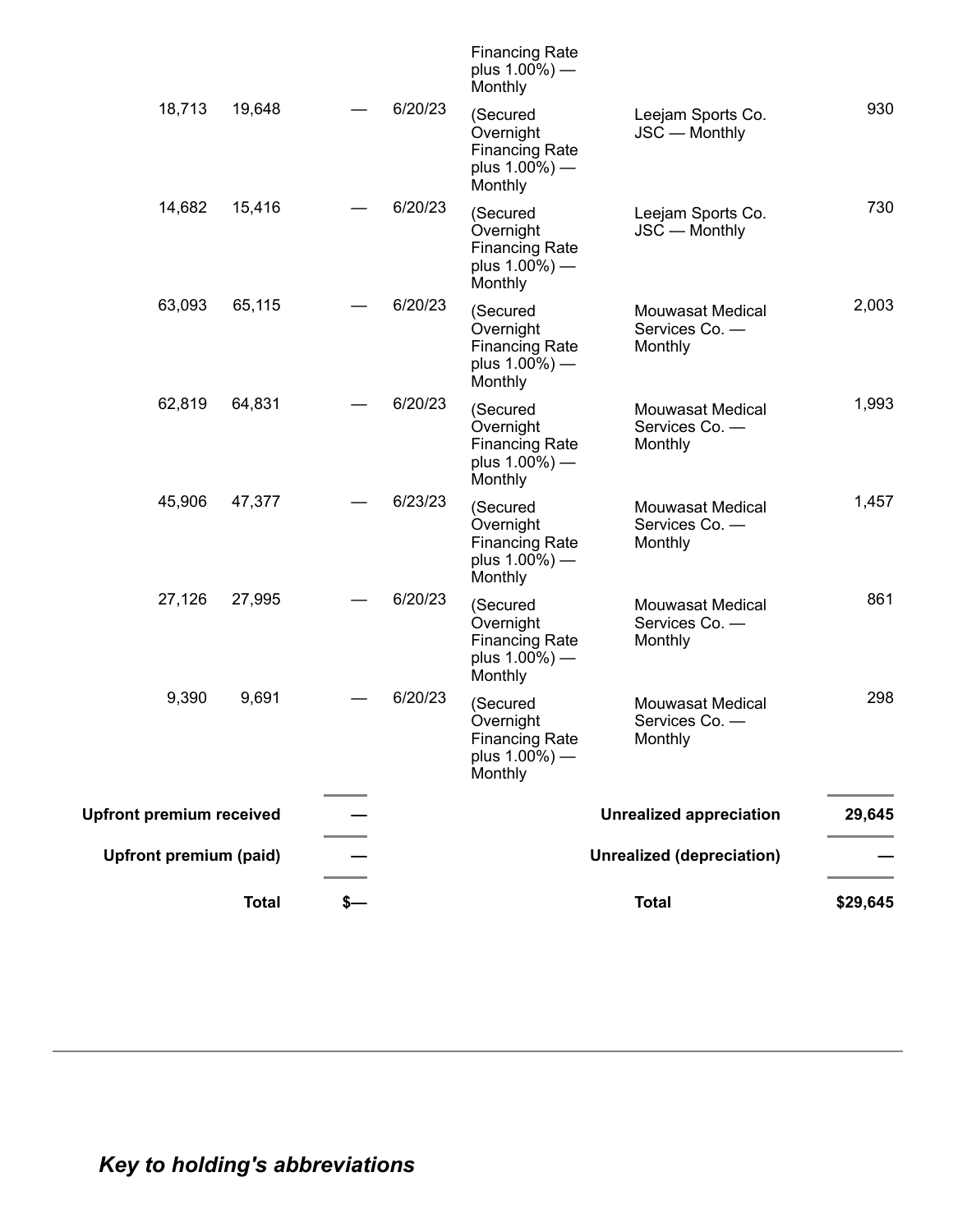- ADR American Depository Receipts: Represents ownership of foreign securities on deposit with a custodian bank.
- ETF Exchange Traded Fund

# **Notes to the fund's portfolio**

Unless noted otherwise, the notes to the fund's portfolio are for the close of the fund's reporting period, which ran from January 1, 2022 through March 31, 2022 (the reporting period). Within the following notes to the portfolio, references to "Putnam Management" represent Putnam Investment Management, LLC, the fund's manager, an indirect whollyowned subsidiary of Putnam Investments, LLC, references to "ASC 820" represent Accounting Standards Codification 820 *Fair Value Measurements and Disclosures* and references to "OTC", if any, represent over-the-counter.

- *(a)* Percentages indicated are based on net assets of \$27,885,098.
- *(NON)* This security is non-income-producing.
- *(AFF)* Affiliated company. For investments in Putnam Cash Collateral Pool, LLC, the rate quoted in the security description is the annualized 7-day yield of the fund at the close of the reporting period. Transactions during the period with any company which is under common ownership or control were as follows:

| Name of affiliate                             | <b>Fair value</b><br>as of<br>12/31/21 | <b>Purchase</b><br>cost           | proceeds | Sale Investment<br>income | <b>Shares</b><br>outstanding<br>and fair<br>value as of<br>3/31/22 |
|-----------------------------------------------|----------------------------------------|-----------------------------------|----------|---------------------------|--------------------------------------------------------------------|
| <b>Short-term investments</b>                 |                                        |                                   |          |                           |                                                                    |
| Putnam Cash Collateral<br>Pool, LLC*#         |                                        | \$302,400 \$1,686,544 \$1,742,194 |          | \$97                      | \$246,750                                                          |
| <b>Putnam Short Term</b><br>Investment Fund** | 121,338                                |                                   | 121,338  | 16                        |                                                                    |
| Total Short-term<br>investments               |                                        | \$423,738 \$1,686,544 \$1,863,532 |          | \$113                     | \$246,750                                                          |

\* The fund may lend securities, through its agent, to qualified borrowers in order to earn additional income. The loans are collateralized by cash in an amount at least equal to the fair value of the securities loaned. The fair value of securities loaned is determined daily and any additional required collateral is allocated to the fund on the next business day. The remaining maturities of the securities lending transactions are considered overnight and continuous. The risk of borrower default will be borne by the fund's agent; the fund will bear the risk of loss with respect to the investment of the cash collateral. The fund receives cash collateral, which is invested in Putnam Cash Collateral Pool, LLC, a limited liability company managed by an affiliate of Putnam Management. Investments in Putnam Cash Collateral Pool, LLC are valued at its closing net asset value each business day. There are no management fees charged to Putnam Cash Collateral Pool, LLC and there were no realized or unrealized gains or losses during the period.

# At the close of the reporting period, the fund received cash collateral of \$246,750 for securities loaned. The rate quoted in the security description is the annualized 7-day yield at the close of the reporting period. At the close of the reporting period, the value of securities loaned amounted to \$250,920.

\*\* Management fees charged to Putnam Short Term Investment Fund have been waived by Putnam Management. There were no realized or unrealized gains or losses during the period.

*(S)* This security is on loan, in part or in entirety, at the close of the reporting period.

#### **DIVERSIFICATION BY COUNTRY**

Distribution of investments by country of risk at the close of the reporting period, excluding collateral received, if any (as a percentage of Portfolio Value):

| China  | 21.0% |
|--------|-------|
| India  | 16.4  |
| Taiwan | 13.2  |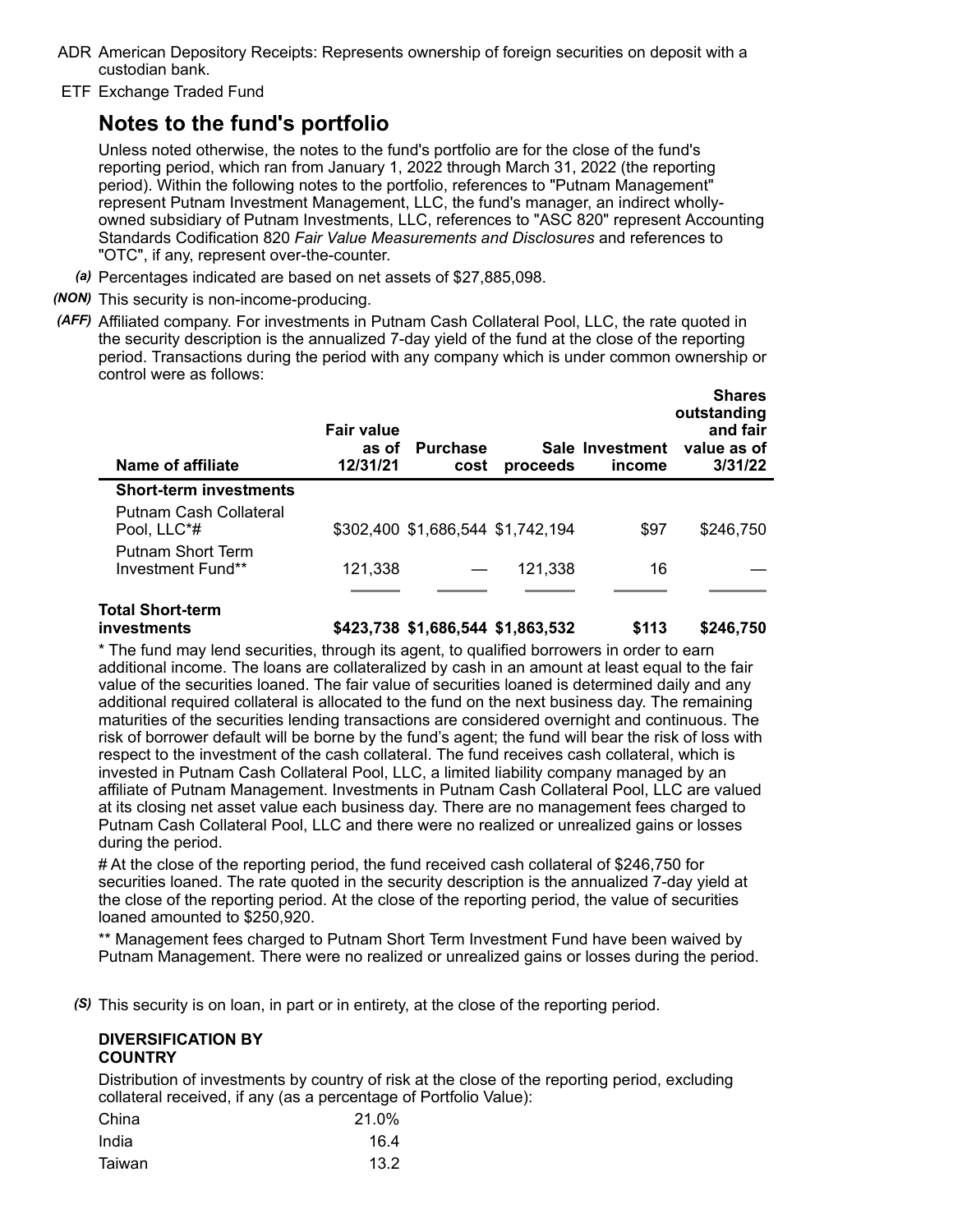| South Korea                 | 11.3   |
|-----------------------------|--------|
| United States               | 7.9    |
| Hong Kong                   | 5.0    |
| Brazil                      | 4.1    |
| Mexico                      | 3.8    |
| Indonesia                   | 3.7    |
| South Africa                | 3.0    |
| Argentina                   | 1.9    |
| United Kingdom              | 1.8    |
| Netherlands                 | 1.4    |
| Poland                      | 1.1    |
| Philippines                 | 1.1    |
| <b>United Arab Emirates</b> | 1.1    |
| Panama                      | 1.0    |
| Thailand                    | 0.6    |
| France                      | 0.6    |
| Total                       | 100.0% |

**Security valuation:** Portfolio securities and other investments are valued using policies and procedures adopted by the Board of Trustees. The Trustees have formed a Pricing Committee to oversee the implementation of these procedures and have delegated responsibility for valuing the fund's assets in accordance with these procedures to Putnam Management. Putnam Management has established an internal Valuation Committee that is responsible for making fair value determinations, evaluating the effectiveness of the pricing policies of the fund and reporting to the Pricing Committee.

Investments for which market quotations are readily available are valued at the last reported sales price on their principal exchange, or official closing price for certain markets, and are classified as Level 1 securities under ASC 820. If no sales are reported, as in the case of some securities that are traded OTC, a security is valued at its last reported bid price and is generally categorized as a Level 2 security.

Investments in open-end investment companies (excluding exchange-traded funds), if any, which can be classified as Level 1 or Level 2 securities, are valued based on their net asset value. The net asset value of such investment companies equals the total value of their assets less their liabilities and divided by the number of their outstanding shares.

Many securities markets and exchanges outside the U.S. close prior to the scheduled close of the New York Stock Exchange and therefore the closing prices for securities in such markets or on such exchanges may not fully reflect events that occur after such close but before the scheduled close of the New York Stock Exchange. Accordingly, on certain days, the fund will fair value certain foreign equity securities taking into account multiple factors including movements in the U.S. securities markets, currency valuations and comparisons to the valuation of American Depository Receipts, exchange-traded funds and futures contracts. The foreign equity securities, which would generally be classified as Level 1 securities, will be transferred to Level 2 of the fair value hierarchy when they are valued at fair value. The number of days on which fair value prices will be used will depend on market activity and it is possible that fair value prices will be used by the fund to a significant extent. At the close of the reporting period, fair value pricing was used for certain foreign securities in the portfolio. Securities quoted in foreign currencies, if any, are translated into U.S. dollars at the current exchange rate. Short-term securities with remaining maturities of 60 days or less are valued using an independent pricing service approved by the Trustees, and are classified as Level 2 securities.

To the extent a pricing service or dealer is unable to value a security or provides a valuation that Putnam Management does not believe accurately reflects the security's fair value, the security will be valued at fair value by Putnam Management in accordance with policies and procedures approved by the Trustees. Certain investments, including certain restricted and illiquid securities and derivatives, are also valued at fair value following procedures approved by the Trustees. These valuations consider such factors as significant market or specific security events such as interest rate or credit quality changes, various relationships with other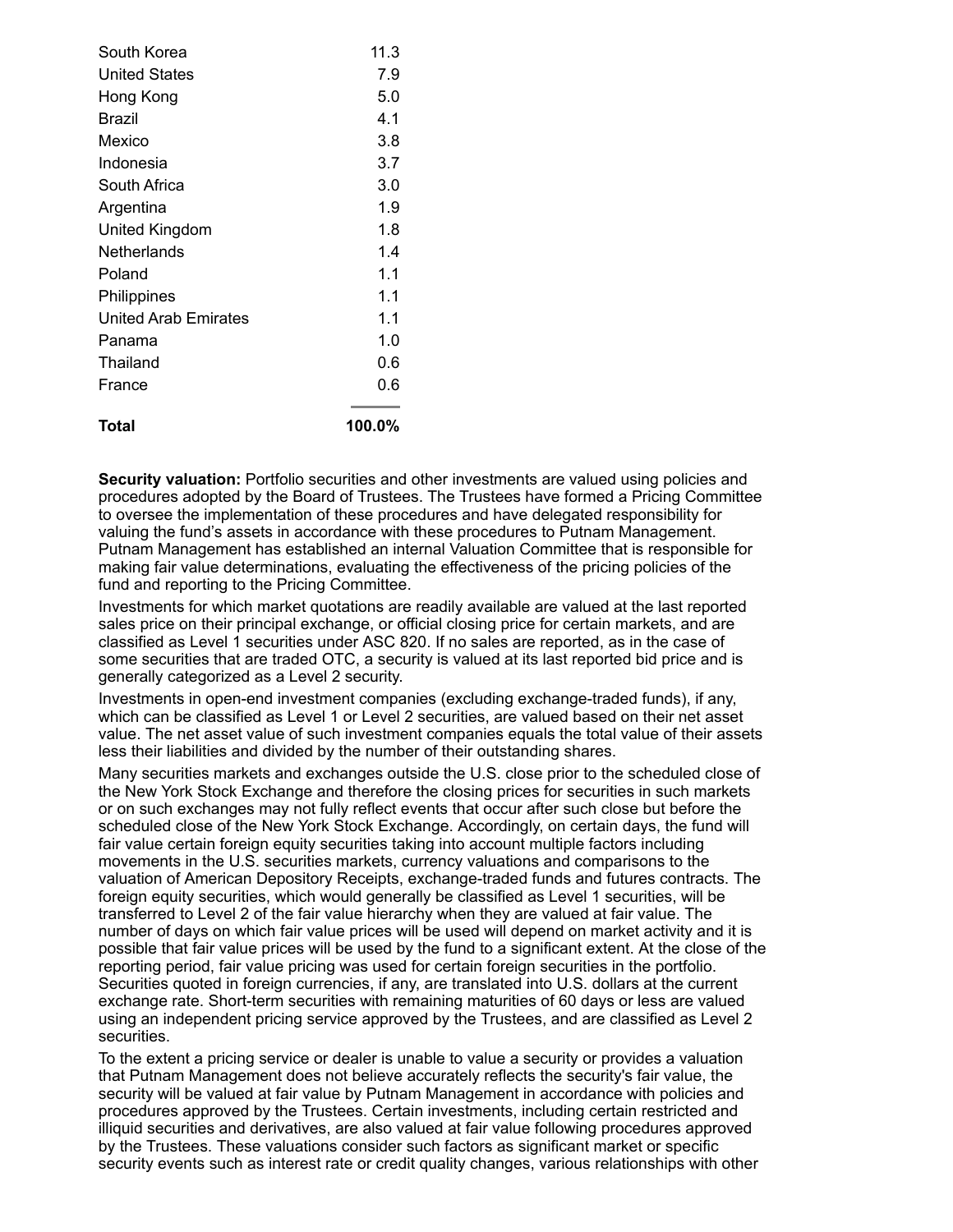securities, discount rates, U.S. Treasury, U.S. swap and credit yields, index levels, convexity exposures, recovery rates, sales and other multiples and resale restrictions. These securities are classified as Level 2 or as Level 3 depending on the priority of the significant inputs.

To assess the continuing appropriateness of fair valuations, the Valuation Committee reviews and affirms the reasonableness of such valuations on a regular basis after considering all relevant information that is reasonably available. Such valuations and procedures are reviewed periodically by the Trustees. The fair value of securities is generally determined as the amount that the fund could reasonably expect to realize from an orderly disposition of such securities over a reasonable period of time. By its nature, a fair value price is a good faith estimate of the value of a security in a current sale and does not reflect an actual market price, which may be different by a material amount.

**Repurchase agreements:** The fund, or any joint trading account, through its custodian, receives delivery of the underlying securities, the fair value of which at the time of purchase is required to be in an amount at least equal to the resale price, including accrued interest. Collateral for certain tri-party repurchase agreements, which totaled \$1,189,320 at the end of the reporting period, is held at the counterparty's custodian in a segregated account for the benefit of the fund and the counterparty. Putnam Management is responsible for determining that the value of these underlying securities is at all times at least equal to the resale price, including accrued interest. In the event of default or bankruptcy by the other party to the agreement, retention of the collateral may be subject to legal proceedings.

**Total return swap contracts:** The fund entered into OTC and/or centrally cleared total return swap contracts, which are arrangements to exchange a market-linked return for a periodic payment, both based on a notional principal amount, to gain exposure to specific markets or countries.

To the extent that the total return of the security, index or other financial measure underlying the transaction exceeds or falls short of the offsetting interest rate obligation, the fund will receive a payment from or make a payment to the counterparty. OTC and/or centrally cleared total return swap contracts are marked to market daily based upon quotations from an independent pricing service or market maker. Any change is recorded as an unrealized gain or loss on OTC total return swaps. Daily fluctuations in the value of centrally cleared total return swaps are settled through a central clearing agent and are recorded as unrealized gain or loss. Payments received or made are recorded as realized gains or losses. Certain OTC and/or centrally cleared total return swap contracts may include extended effective dates. Payments related to these swap contracts are accrued based on the terms of the contract. The fund could be exposed to credit or market risk due to unfavorable changes in the fluctuation of interest rates or in the price of the underlying security or index, the possibility that there is no liquid market for these agreements or that the counterparty may default on its obligation to perform. The fund's maximum risk of loss from counterparty risk or central clearing risk is the fair value of the contract. This risk may be mitigated for OTC total return swap contracts by having a master netting arrangement between the fund and the counterparty and for centrally cleared total return swap contracts through the daily exchange of variation margin. There is minimal counterparty risk with respect to centrally cleared total return swap contracts due to the clearinghouse guarantee fund and other resources that are available in the event of a clearing member default.

For the fund's average notional amount on total return swap contracts, see the appropriate table at the end of these footnotes.

**Master agreements:** The fund is a party to ISDA (International Swaps and Derivatives Association, Inc.) Master Agreements (Master Agreements) with certain counterparties that govern OTC derivative and foreign exchange contracts entered into from time to time. The Master Agreements may contain provisions regarding, among other things, the parties' general obligations, representations, agreements, collateral requirements, events of default and early termination. With respect to certain counterparties, in accordance with the terms of the Master Agreements, collateral posted to the fund is held in a segregated account by the fund's custodian and, with respect to those amounts which can be sold or repledged, is presented in the fund's portfolio.

Collateral pledged by the fund is segregated by the fund's custodian and identified in the fund's portfolio. Collateral can be in the form of cash or debt securities issued by the U.S. Government or related agencies or other securities as agreed to by the fund and the applicable counterparty. Collateral requirements are determined based on the fund's net position with each counterparty.

Termination events applicable to the fund may occur upon a decline in the fund's net assets below a specified threshold over a certain period of time. Termination events applicable to counterparties may occur upon a decline in the counterparty's long-term and short-term credit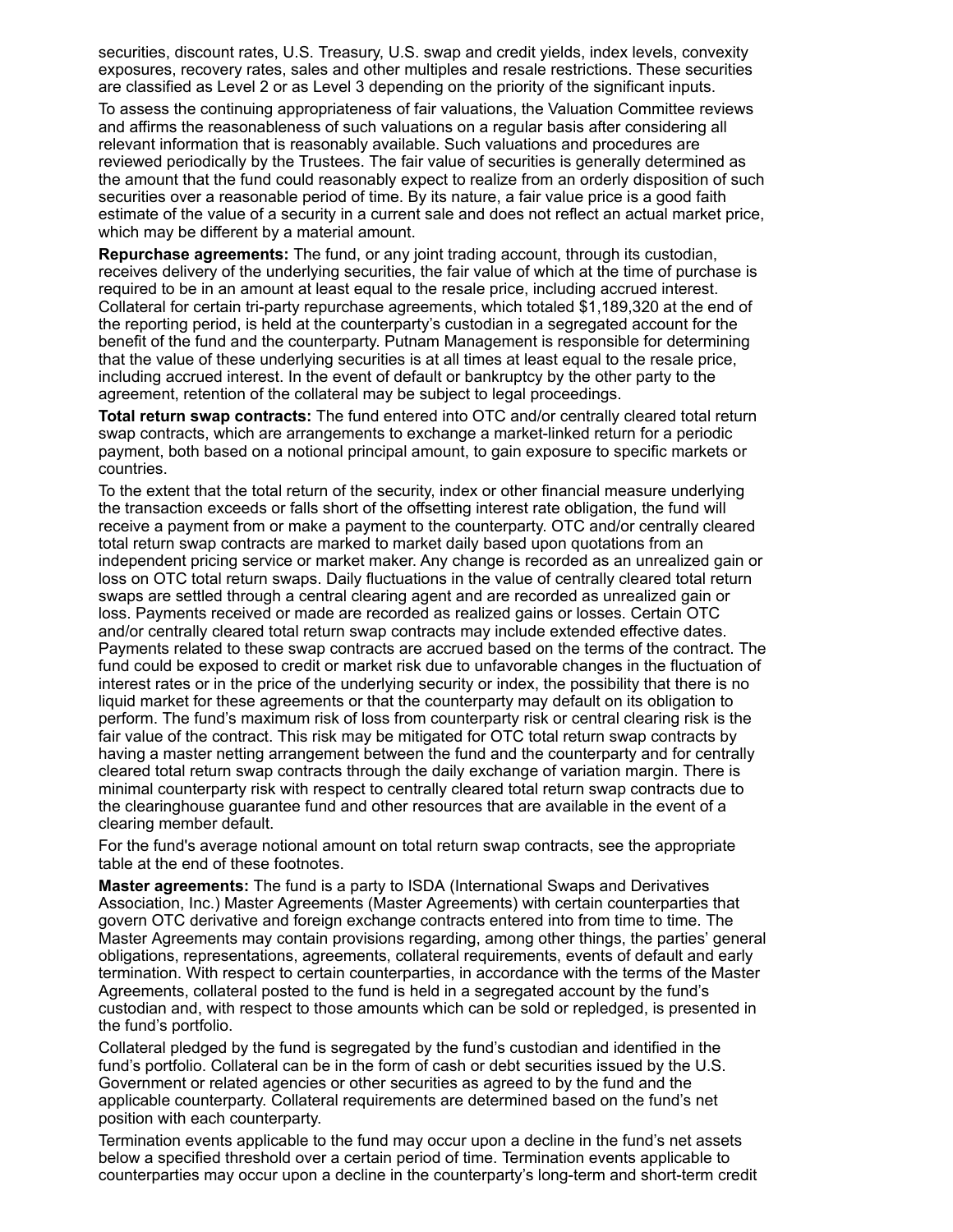ratings below a specified level. In each case, upon occurrence, the other party may elect to terminate early and cause settlement of all derivative and foreign exchange contracts outstanding, including the payment of any losses and costs resulting from such early termination, as reasonably determined by the terminating party. Any decision by one or more of the fund's counterparties to elect early termination could impact the fund's future derivative activity.

At the close of the reporting period, the fund did not have a net liability position on open derivative contracts subject to the Master Agreements.

ASC 820 establishes a three-level hierarchy for disclosure of fair value measurements. The valuation hierarchy is based upon the transparency of inputs to the valuation of the fund's investments. The three levels are defined as follows:

**Level 1:** Valuations based on quoted prices for identical securities in active markets.

**Level 2:** Valuations based on quoted prices in markets that are not active or for which all significant inputs are observable, either directly or indirectly.

**Level 3:** Valuations based on inputs that are unobservable and significant to the fair value measurement.

The following is a summary of the inputs used to value the fund's net assets as of the close of the reporting period:

|                                   | <b>Valuation inputs</b> |                    |         |
|-----------------------------------|-------------------------|--------------------|---------|
| <b>Investments in securities:</b> | Level 1                 | Level <sub>2</sub> | Level 3 |
| <b>Common stocks*:</b>            |                         |                    |         |
| Communication services            | $s-$                    | \$2,527,067        |         |
| Consumer discretionary            | 940,785                 | 1,659,841          |         |
| Consumer staples                  | 1,045,664               | 1,118,754          |         |
| Energy                            | 366,451                 | 1,023,341          |         |
| <b>Financials</b>                 |                         | 4,576,814          |         |
| Health care                       |                         | 1,092,136          |         |
| Industrials                       | 279,776                 | 1,404,566          |         |
| Information technology            | 1,725,033               | 6,681,532          |         |
| <b>Materials</b>                  |                         | 1,502,493          |         |
| Real estate                       |                         | 93,484             |         |
| <b>Total common stocks</b>        | 4,357,709               | 21,680,028         |         |
| Investment companies              | 400,904                 |                    |         |
| Short-term investments            |                         | 1,412,750          |         |
| <b>Totals by level</b>            | \$4,758,613             | \$23,092,778       |         |

|                                     | <b>Valuation inputs</b> |          |         |
|-------------------------------------|-------------------------|----------|---------|
| <b>Other financial instruments:</b> | Level 1                 | Level 2  | Level 3 |
| Total return swap contracts         |                         | \$29.645 |         |
| <b>Totals by level</b>              |                         | \$29,645 |         |